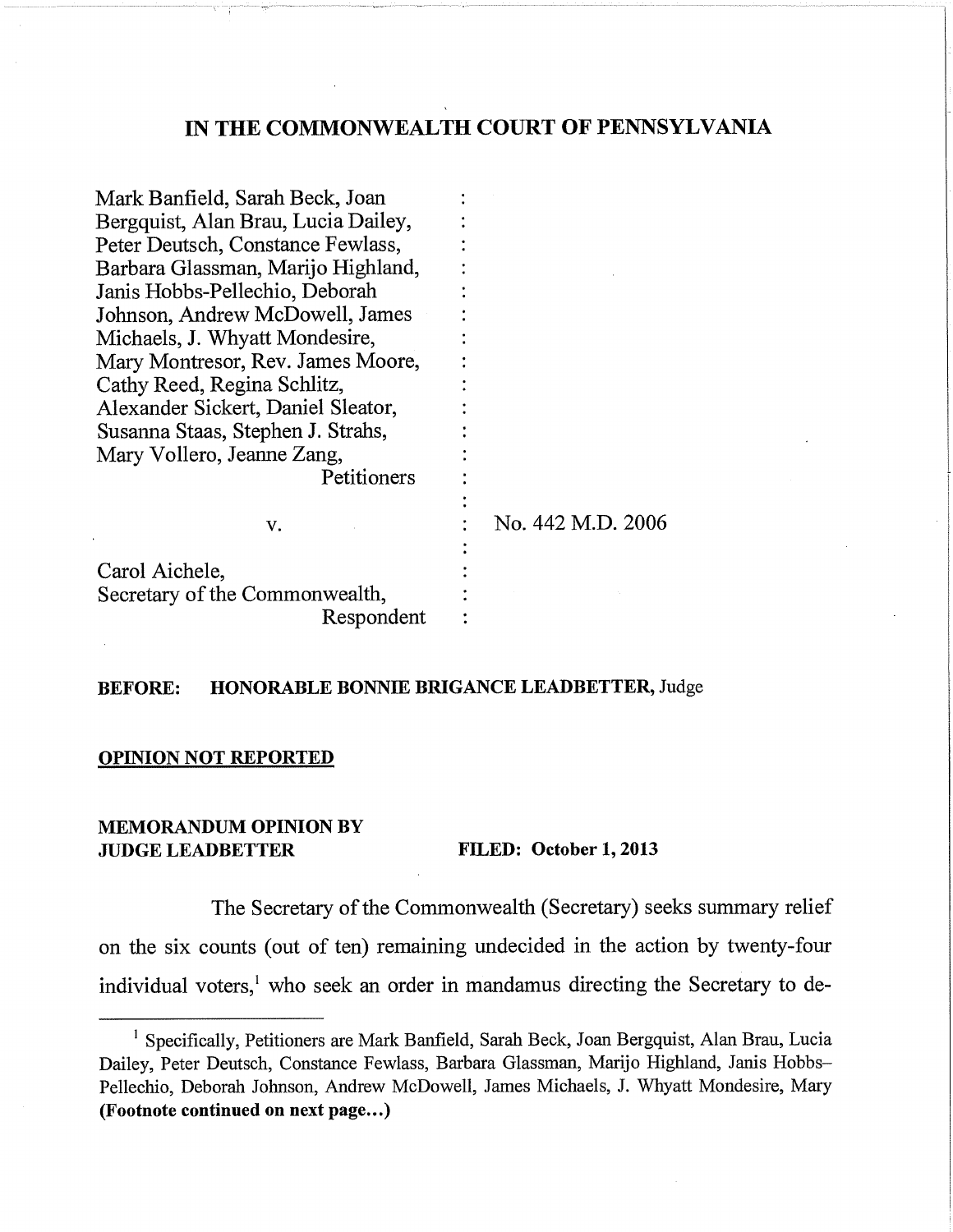certify specific electronic voting systems (DREs) currently used in some counties in the Commonwealth. $^2$  For the reasons that follow, the motion is granted.

This is the fourth time this case is before the court. Previously, we denied the Secretary's preliminary objections to the petition for review. See Bonfield v. Cortes (Bonfield I), 922 A.2d 36 (Pa. Cmwlth. 2007) (en banc), permission to appeal denied by Supreme Court order dated December 16, 2008 (70 MM 2007). Thereafter, we also denied the Petitioners' motion for partial summary judgment on Counts I (DREs fail to provide a permanent physical record), IV (DREs fail to provide for a recount as required under the Pennsylvania Election Code<sup>3</sup>), VI (Secretary failed to perform a required reexamination of the DREs), IX (certification process violates the equal protection clause, Article I, § 26 of the Pennsylvania Constitution), and X (certification process violates the uniformity requirement in Article VII,  $\S$  6 of the Pennsylvania Constitution). See Banfield v. Aichele (Banfield II), 51 A.3d 300 (Pa. Cmwlth. 2012) (en banc). Subsequently, based on the rationale underpinning the rulings in *Banfield II*, the court dismissed Counts I, IV, V, VI and, dismissed as moot Count VI inasmuch as the Secretary performed the reexamination sought therein. See Banfield v. Aichele, No. 442 M.D. 2006, Order filed January 29, 2013. Presently, the Secretary seeks summary relief on Count II (DREs susceptible to fraud), Count III (certification procedures

<sup>(</sup>continued...)

Montresor, Rev. James Moore, Cathy Reed, Regina Schlitz, Alexander Sickert, Daniel Sleator, Susanna Staas, Stephen J. Strahs, Mary Vollero and Jeanne Zang.

<sup>&</sup>lt;sup>2</sup> The voting machines subject to this challenge are: the ELECTronic 1242, made by Danaher Industrial Controls; the AccuVote TSX, made by Diebold Election Systems, Inc. (now Dominion); the iVotronic, made by Elections Systems & Software, Inc.; the eSlate, made by Hart InterCivic, Inc.; the AVC Edge II and the AVC Advantage, made by Sequoia Voting Systems, Inc. (now Dominion).

 $3^{3}$  Act of June 3, 1937, P.L. 1333, as amended, 25 P.S. §§ 2600-3591.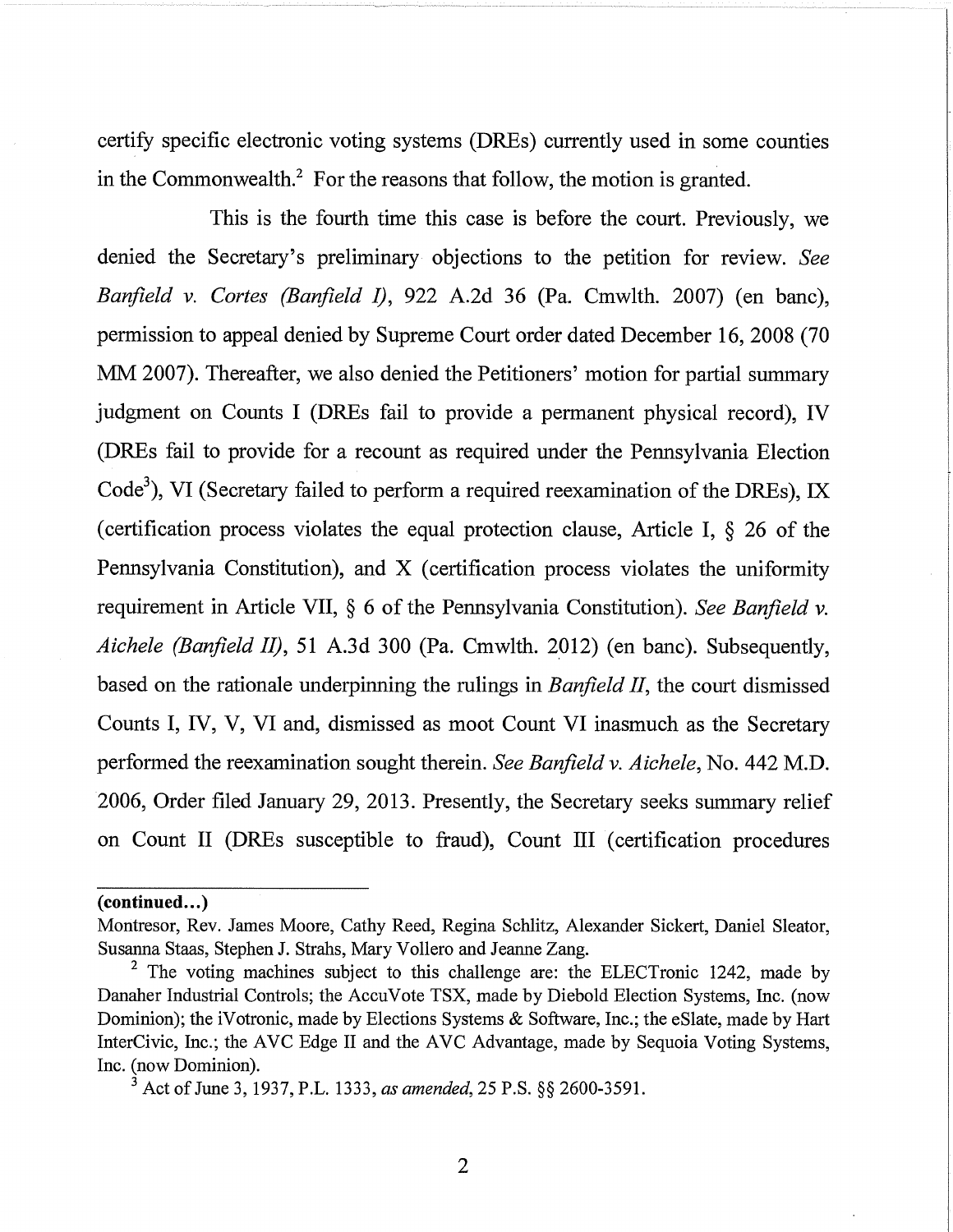inadequate), Count VII (testing procedures inadequate), Count VIII (likely failure to count all votes accurately in violation of Article I, § 5 of the Pennsylvania Constitution concerning free and equal elections), Counts IX and X (equal protection and uniformity violations of state constitution).4

In Counts II, III and VII, Petitioners seek relief based on failure to comply with certain requirements imposed under Section 1107-A of the Election Code, added by the Act of July 11, 1980, P.L. 600, 25 P.S. § 3031.7. The pertinent provisions of Section 1107-A direct:

> No electronic voting system shall, upon examination or reexamination, be approved by the Secretary of the Commonwealth, or by any examiner appointed by him, unless it shall be established that such system, at the time of such examination or reexamination:

> (11) Is suitably designed for the purpose used, is constructed in a neat and workmanlike manner of durable material of good quality, is safely and efficiently useable

• • • •

<sup>&</sup>lt;sup>4</sup> Summary relief in the form of a judgment in favor of the Secretary may be granted only in those cases "where the record clearly shows that there are no genuine issues of material fact and that the moving party is entitled to judgment as a matter of law."  $P.J.S. v. Pa. State Ethics$ Comm'n, 555 Pa. 149, 153, 723 A.2d 174, 176 (1999). Moreover, "[w]hen resolving a motion for summary judgment, the record must be viewed in the light most favorable to the opposing party, and all doubts as to the existence of a genuine issue of material fact must be resolved in favor of the nonmoving party." Id.

Pursuant to Pa. R.A.P. 1532 this court may, upon application, enter summary relief "at any time after the filing of a petition for review" if the right of the applicant is clear. In the present case, the court ordered discovery to be completed by March 7, 2013. See Order dated January 29, 2013. Nonetheless, Petitioners have filed a motion to compel production of documents containing over 642 communications that Respondents redacted or withheld, which remains pending. See Motion to Compel the Production of Documents filed March 15, 2013. Having reviewed these documents in camera, it is apparent that the additional documents and information sought by Petitioners will not yield evidence that the machines fail to comply with the statutory requirements for accuracy and security.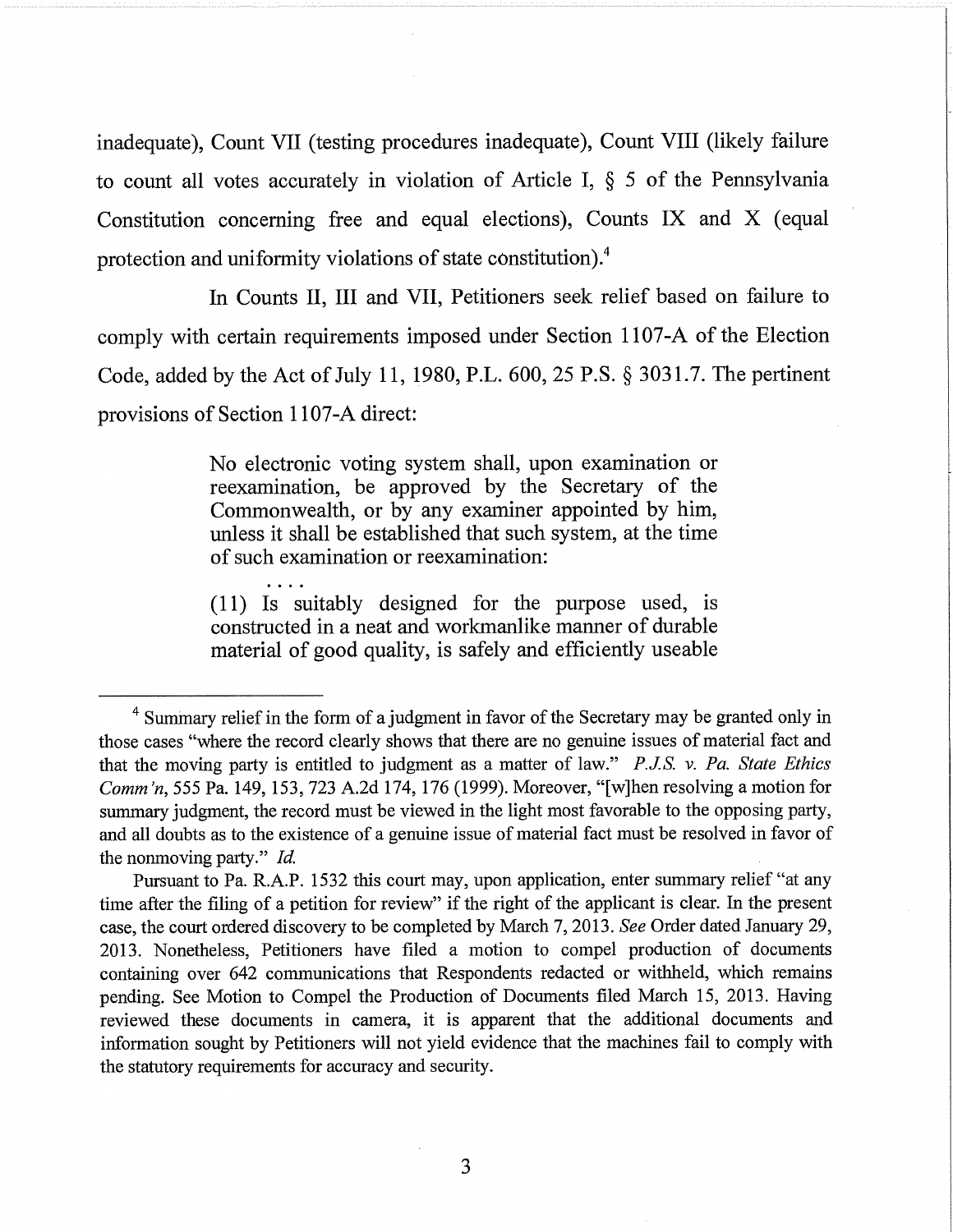in the conduct of elections and, with respect to the counting of ballots cast at each district, is suitably designed and equipped to be capable of absolute accuracy, which accuracy shall be demonstrated to the Secretary of the Commonwealth.

(12) Provides acceptable ballot security procedures and impoundment of ballots to prevent tampering with or substitution of any ballots or ballot cards.

(13) When properly operated, records correctly and computes and tabulates accurately every valid vote registered.

• • •

(16) If the voting system is of a type which provides for the computation and tabulation of votes at the district level, the district component of the automatic tabulating equipment shall include the following mechanisms or capabilities:

(iii) It shall be so constructed and controlled that, during the progress of voting, it shall preclude every person from . . . tampering with the tabulating element.

25 P.S. § 3031.7 (11) -(13), (16)(iii). In addition, subsection (17)(i) of 1107-A, 25 P.S. § 3031.7(17)(i), imposes the same tamper-proof requirement to systems that compute and tabulate votes at a central counting center. Essentially, Petitioners aver that the challenged DREs are not capable of the required accuracy and are not sufficiently tamper-proof, that the Secretary's testing procedures fail to ensure full compliance with all of the statutory requirements listed above and that the Secretary has failed in her duty to adopt adequate testing procedures.

In general, mandamus is available only to a plaintiff who establishes a clear legal right to compel the official performance of a ministerial act or mandatory duty and there is no other adequate remedy at law. *Banfield I*, 922 A.2d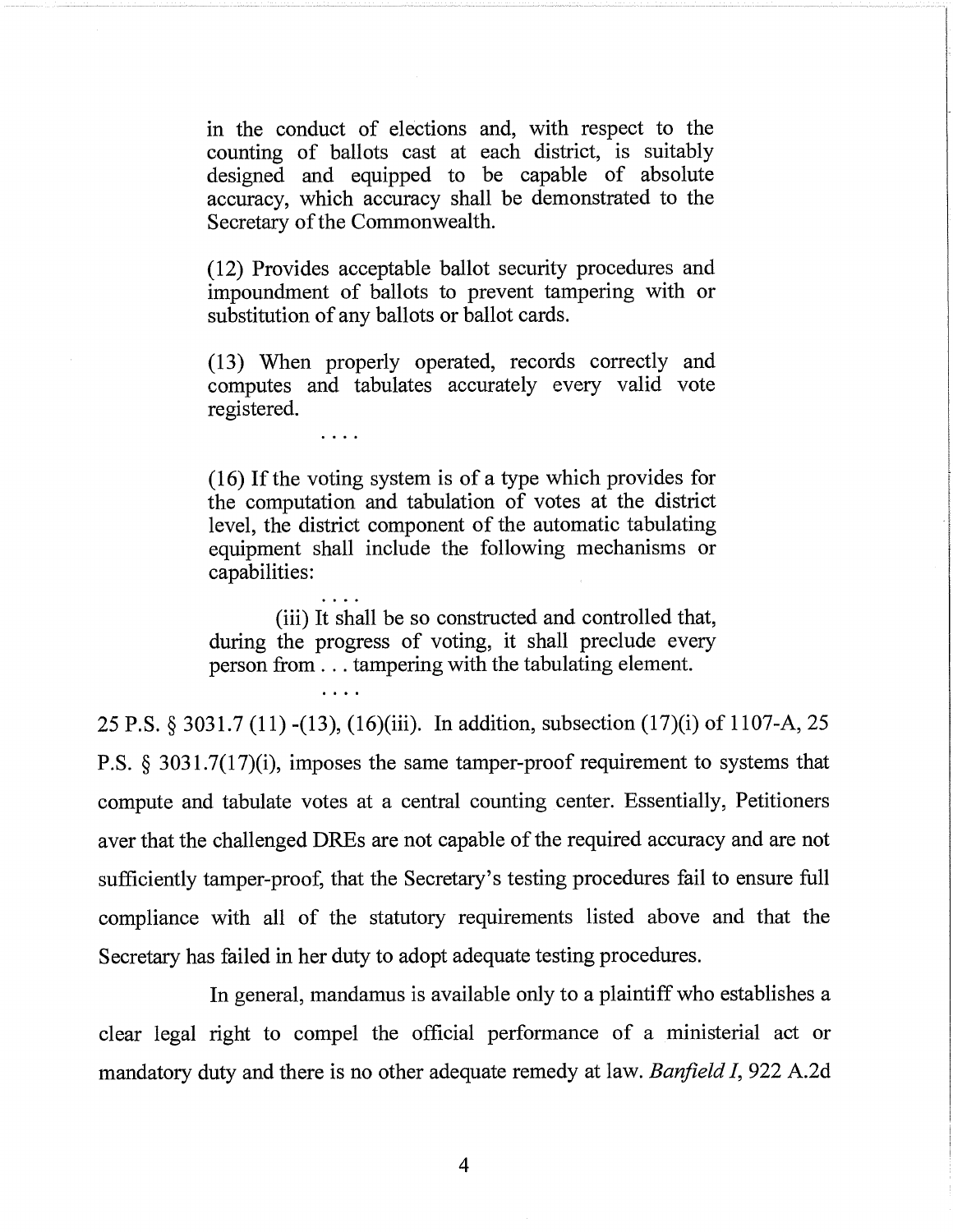at 42. In the present case, where mandamus is not sought based on the Secretary's failure to certify DREs as required under the Election Code but on the premise that she failed to properly exercise her discretion in the performance of this duty, Petitioners must establish that the Secretary performed her statutory duties arbitrarily, fraudulently or under a mistake of law. Id. The standard for affording mandamus relief does not encompass a review of the Secretary's discretion in how she performed her duties so as to impose the court's view as to how these duties should be performed. Maxwell v. Bd. of Dirs. Sch. Dist. of Farrell, 381 Pa. 561, 566, 112 A.2d 192, 195 (1955): Chadwick v. Dauphin County Office of the Coroner, 905 A.2d 600, 604 (Pa. Cmwlth. 2006). To a large degree, this inappropriate oversight is exactly what Petitioners seek.

In their brief, Petitioners characterize their cause of action as "a case about how closely the court will monitor the executive's performance of its duty entrusted to it by the legislature - to ensure the integrity of elections." Petitioners' Brief in Opposition to Summary Relief at 23. While this court has recognized its responsibility to protect the Commonwealth's interest in the integrity of the election process, In re Carlson, 430 A.2d 1210, 1212 (Pa. Cmwlth. 1981), that does not mean that courts have broad authority to prescribe the best way for the Secretary to perform her duties. See Banfield I, 922 A.2d at 44 (domain of the judiciary is to interpret, construe and apply the law). In order to prevail in their quest to de-certify the challenged DREs, Petitioners must establish that the DRE voting systems actually fall short of the statutory requirements for accuracy and security from tampering. See Davidowitz v. Philadelphia County, 324 Pa. 17, 187 A. 585 (1936) (in a challenge to use of "voting machines" the court refused to enjoin their use absent a clear legislative or constitutional violation). To survive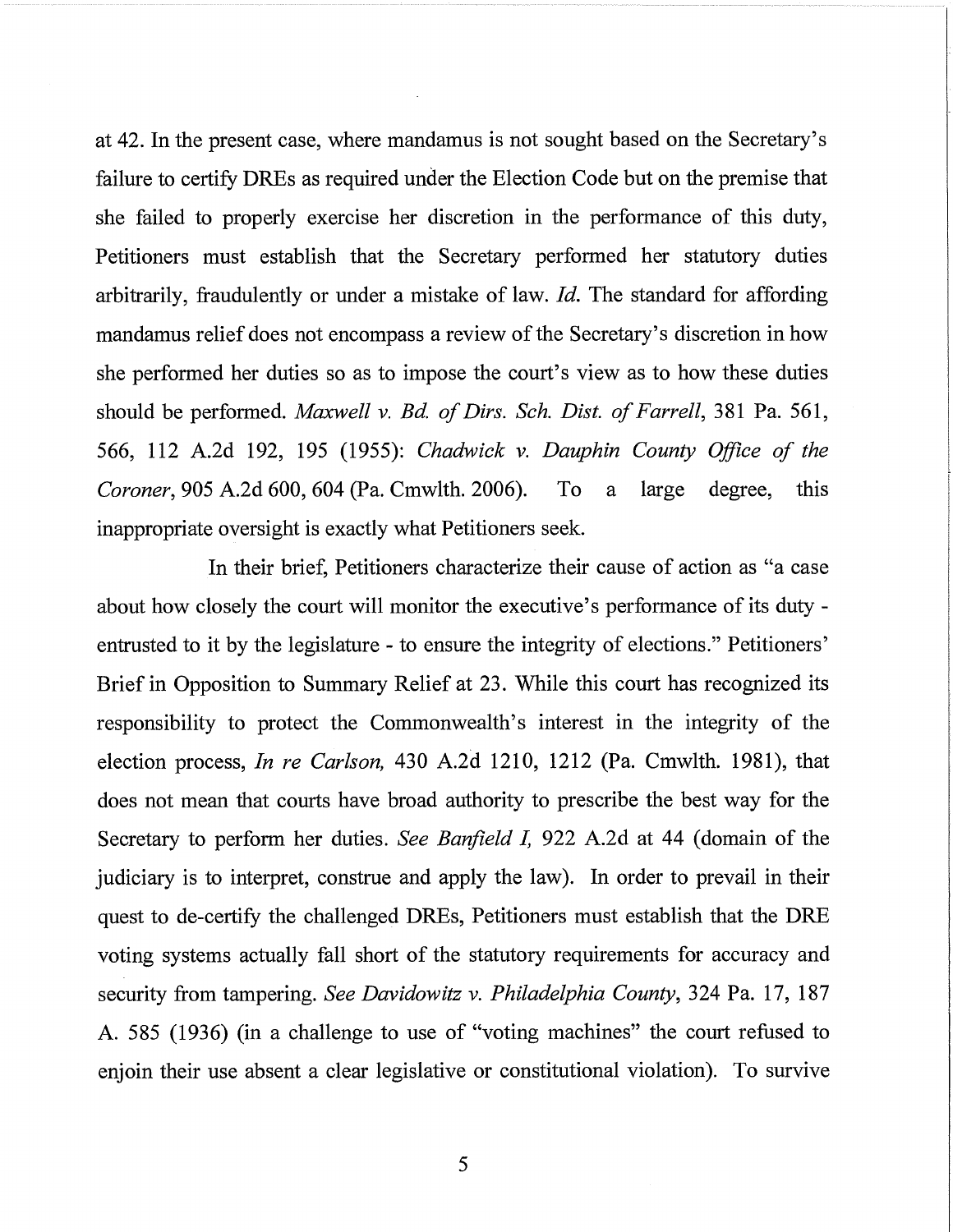the present motion for summary judgment in favor of the Secretary, the record must contain some evidence that would support such a finding. See Young v. Dep't of Transp., 560 Pa. 373, 376, 744 A.2d 1276, 1277 (2000). In this case, where the subject of inquiry, i.e., the workings of electronic voting systems, is outside the skill and knowledge of the ordinary layman, Petitioners cannot prevail in their cause of action without supportive expert opinion. Id. at 376, 744 A.2d at 1278. Petitioners have come forward with no evidence that the challenged machines fail to accurately record votes when properly used. Rather, review of the expert reports discloses that Petitioners can establish no more than that a possibility exists that the challenged DREs could in theory be subject to tampering or human error. But in this regard the challenged systems do not differ from any other voting system.

On behalf of Petitioners, Dr. Daniel Lopresti, a Professor and Chair of the Department of Computer Science and Engineering at Lehigh University, opined that the Secretary's certification process was inadequate in that it failed to give sufficient attention to security vulnerabilities identified in three studies that are well known in the field. Specifically, Lopresti points to the program tampering accomplished during a laboratory challenge conducted at Princeton University, known as the "Hursti exploit," the detailed source code and penetration testing that revealed security vulnerabilities in California's "Top to Bottom Review," and similar vulnerabilities demonstrated in Ohio's "EVEREST study." Petitioners' Exh. 18 in Opposition to Summary Relief, Lopresti Report at 6-8. These studies demonstrate vulnerabilities, worthy perhaps of consideration in the evolution of technological improvements, but the possibility that tampering can produce inaccuracy does not render the DREs incapable of the absolute accuracy required under the Election Code. Capability and vulnerability are not mutually exclusive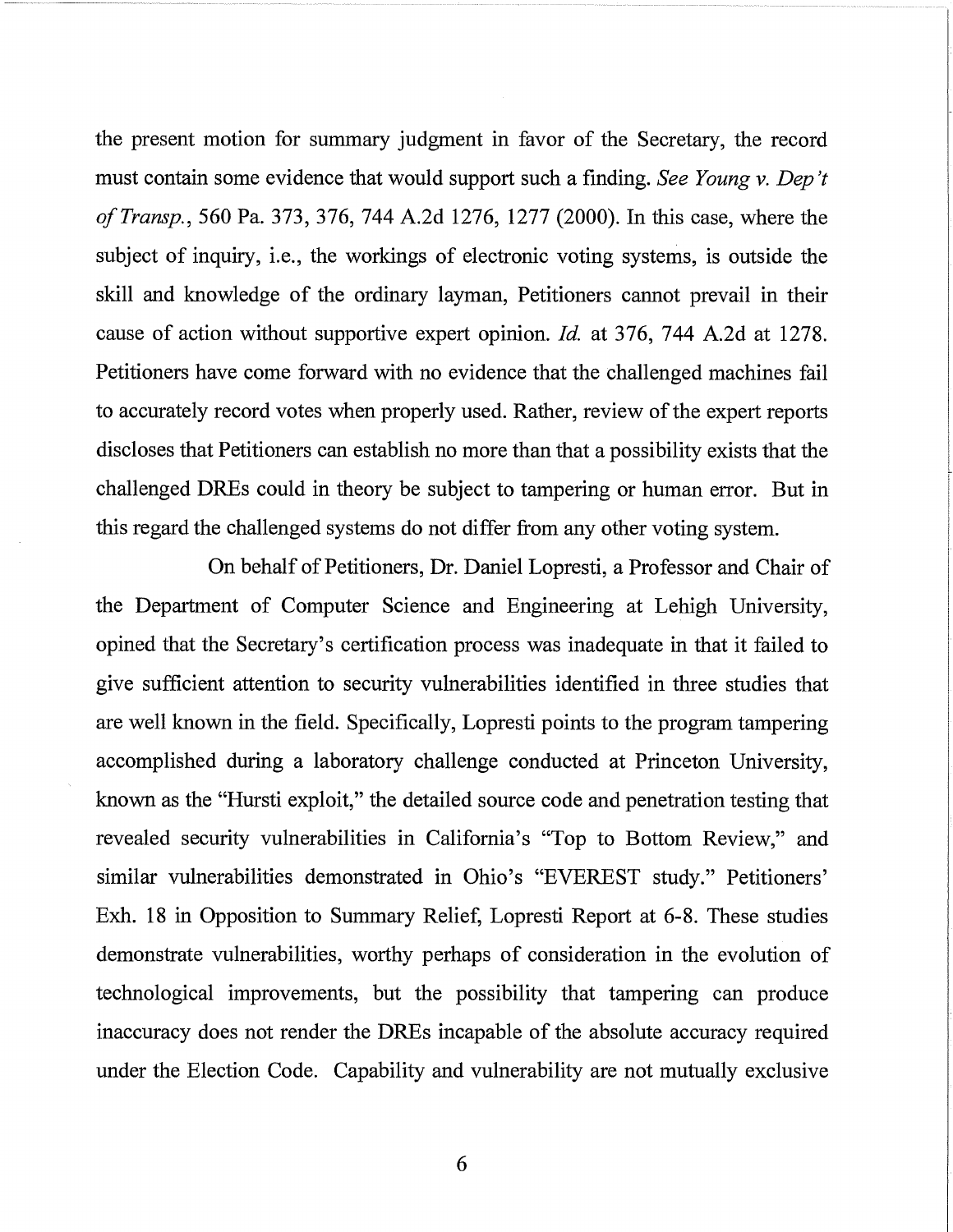characteristics, i.e., capable of accuracy does not mean invulnerable to tampering. Furthermore, the fact that these studies uncovered vulnerability does not establish the presence of unacceptable security procedures. Testing machine vulnerabilities does not fully test security procedures that encompass not only tamper-proofing built into the electronics but also measures to check and cross-check human activity in the conduct of elections.

Similarly, Petitioners' expert, Dr. Douglas W. Jones, a Professor at the University of Iowa, opined that the challenged DREs' software is a "systematic source of security vulnerabilities" rendering the DREs not suitably designed for the purpose used and not constructed in a workmanlike manner. Petitioners' Exh. 22 in Opposition to Summary Relief, Jones Report at  $\P$  29 – 40. Jones's expert report, while noting specific vulnerabilities identified in the California and Ohio studies, does not conclude that the machines are incapable of doing what they are designed to do — count and tabulate votes. Vulnerability to tampering or manipulation exists now and has existed since voting began. In his report, Jones recognized that:

> Secure voting is very difficult, whether done using manual, mechanical or electronic means. While the algorithms involved are trivial, requiring nothing more than a sum, for each candidate or ballot position, of the number of votes, the distributed nature of the computation and the number of participants pose immense problems. Elections involve an appreciable fraction of the entire national population as participants, and the history of election fraud includes examples that were perpetrated by every class of participant, from voter to polling place election judge to election administrator to voting system maintenance technician.

Jones Report at ¶ 18. Indeed, even paper ballots can be destroyed or altered if those with access to the voting and tabulation process are intent on fraudulent manipulation of results, perhaps even more easily than electronic machines since

7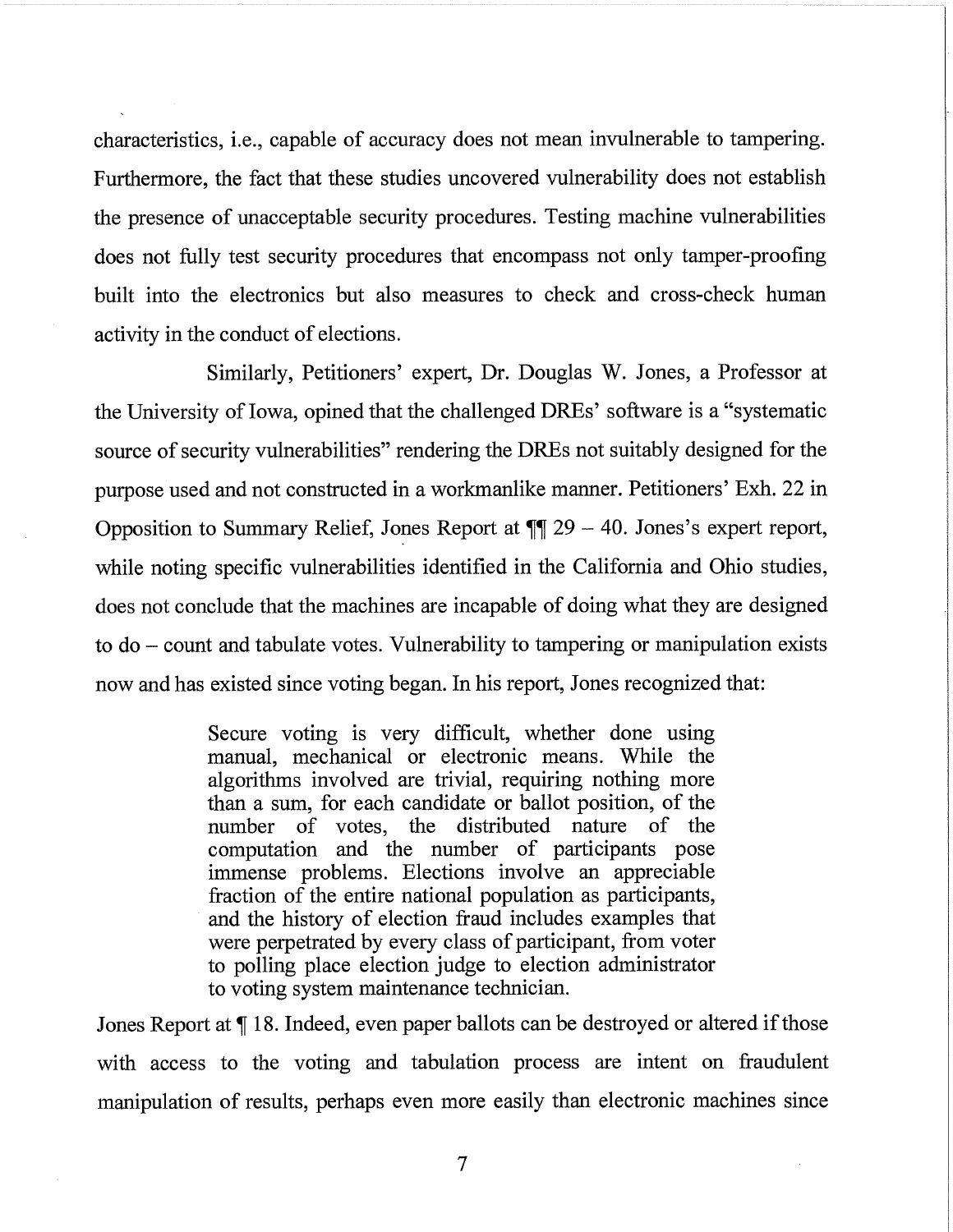no technical expertise is required. Since voting will always be vulnerable to fraud, a mere possibility of a security breach is not alone sufficient to warrant overriding the Secretary's determination to certify the systems. While the expert reports call attention to perceived problems, they do not establish that the machines used successfully for many elections are necessarily fatally flawed.

Furthermore, the identification of certain vulnerabilities discovered in tests conducted in California or Ohio does not establish that the Secretary's testing was fatally defective. There is not a dispute here as to whether the DREs are imperfect; the challenged DREs, as well as the electronic voting systems the Petitioners point to as preferable, are imperfect. There is also no dispute that testing procedures are not, and cannot be, perfect. However, the present cause of action fails nonetheless because the experts have failed to establish that the Secretary's testing procedures and the DREs that she certified create more than a mere possibility of error in recording and tabulating votes. If the mere possibility of such error were considered sufficient to bar use of a voting system then we would be left with none.

Courts confronted with similar challenges based on the possibility of vote miscount have reached similar conclusions. As the court in Weber v. Shelley, 347 F.3d 1101 (9<sup>th</sup> Cir. 2003), observed:

> No balloting system is perfect. Traditional paper ballots, as became evident during the 2000 presidential election, are prone to over-votes, under-votes, hanging chads, and other mechanical and human errors that may thwart voter intent. . . . The unfortunate reality is that the possibility of electoral fraud can never be completely eliminated, no matter which type of ballot is used.

Id. at  $1106 - 7$  (emphasis in original). In Wexler v. Anderson, 452 F.3d 1226 (11<sup>th</sup> Cir. 2006), the court indicated that likelihood or probability of vote miscount, not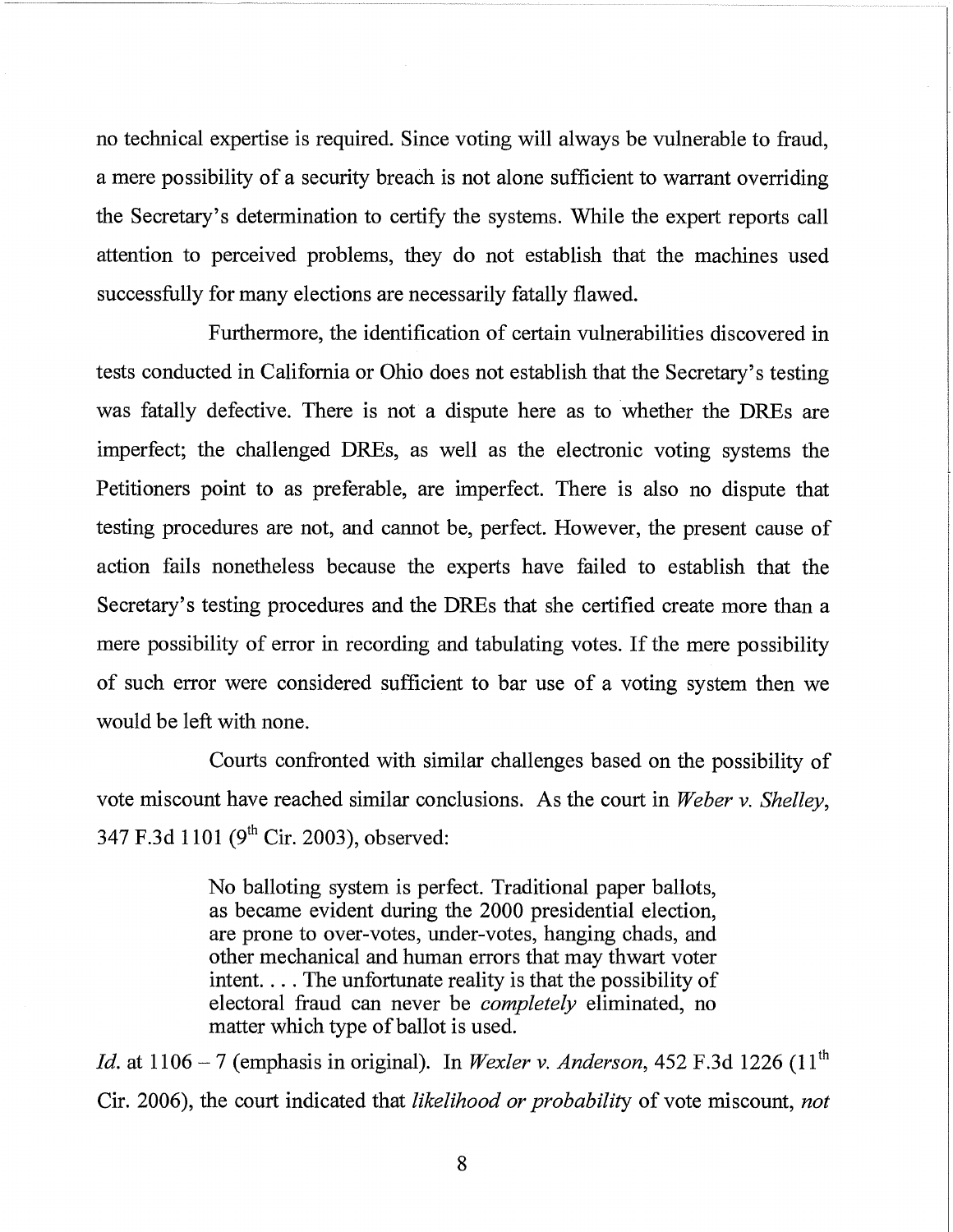its mere possibility, is required to trigger strict scrutiny of state recount procedures,

stating that:

Plaintiffs' fundamental error is one of perspective. By adopting the perspective of the residual voter [i.e., a voter who upon a recount will have his paper or optical scan ballot examined manually for voter intent], they avoided the question that is of constitutional dimension: Are voters in touchscreen counties less likely to cast an effective vote than voters in optical scan counties?

• • • • [I]f voters in touchscreen counties are burdened at all, that burden is the mere possibility that should they cast residual ballots, those ballots will receive a different, and allegedly inferior, type of review in the event of a manual recount.

Id. at 1231-32. In Hennings v. Grafton, 523 F.2d 861 ( $7<sup>th</sup>$  Cir. 1975), the court opined that, "[T]he failure of election officials to take statutorily prescribed steps to diminish what was at most a theoretical possibility that devices might be tampered with . . . fall[s] far short of constitutional infractions." Id. at 864. This court is firmly persuaded that more than a mere possibility of inaccuracy or insecurity is required to justify the relief Petitioners seek.

Further, Counts VIII,<sup>5</sup> IX<sup>6</sup> and X<sup>7</sup> allege that the inadequate testing and improper certification of the DREs allows for the use of systems that fail to

<sup>&</sup>lt;sup>5</sup> Count VIII alleges that certification of the challenged DREs "create the risk that persons for whom the majority of voters have not cast their ballots will be declared the election winners and will take office, in contravention of the very essence of our democracy." Petition for Review at 32, ¶ 134. Petitioners maintain that this transgresses the guaranty in Article I, § 5 of the Pennsylvania Constitution that: "Elections shall be free and equal; and no power, civil or military, shall at any time interfere to prevent the free exercise of the right of suffrage."

 $6$  Count IX alleges that certification of the challenged DREs "threatens Petitioners" fundamental right to vote because the voting systems' defects and security flaws create the risk that Petitioners, together with other Pennsylvania voters, have their votes rendered meaningless or, worse yet, deemed cast for a candidate for whom they did not vote." Petition for Review at 33, ¶ 138. Petitioners assert that this interference with the right to vote violates the guaranty in (Footnote continued on next page...)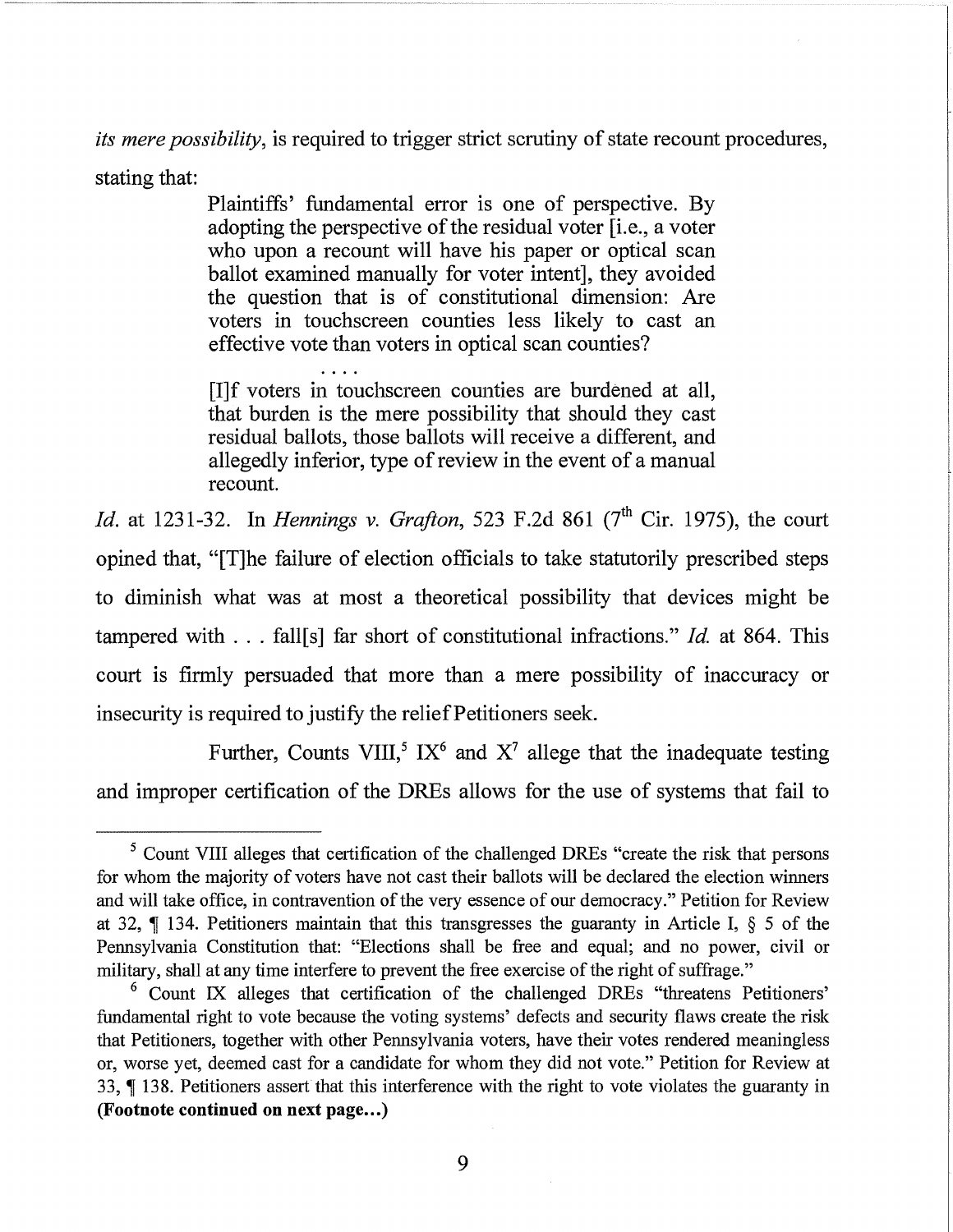ensure that votes will be honestly captured and counted as cast, thus interfering with the Petitioners' fundamental right to vote and discriminating against those forced to use the challenged DREs. Petitioners' Brief in Opposition to Summary Relief at 47. These constitutional challenges, based as they are on the premise that the challenged DREs are so inaccurate and insecure as to infringe on the right to vote and the requirement for uniform election regulation, cannot survive inasmuch as Petitioners are unable to prove their starting premise.

Accordingly, the Secretary's application for summary relief is granted.

Bonne B. Lezathet

BONNIE BRIGANCE LEADBETTER, Judge

## (continued...)

Article I, § 26 of the Pennsylvania Constitution that: "Neither the Commonwealth nor any political subdivision thereof shall deny to any person the enjoyment of any civil right, nor discriminate against any person in the exercise of any civil right."

 $<sup>7</sup>$  Count X alleges that: "Because the likelihood of an inaccurate tally that cannot be audited</sup> is greater in counties using the certified DRE voting systems than in counties that use systems that permit independent recounts upon an allegation of error or fraud, the use of the certified DRE voting systems threatens to create an imbalance in the weight given to the votes in the various counties, thereby depriving all Pennsylvania citizens, including Petitioners of the uniformity rights and equal protection rights secured under the Pennsylvania Constitution." Petition for Review at 35, ¶ 144. Petitioners assert that this violates the prescription in Article VII, § 6 that: "All laws regulating the holding of elections by the citizens . . . shall be uniform throughout the state."